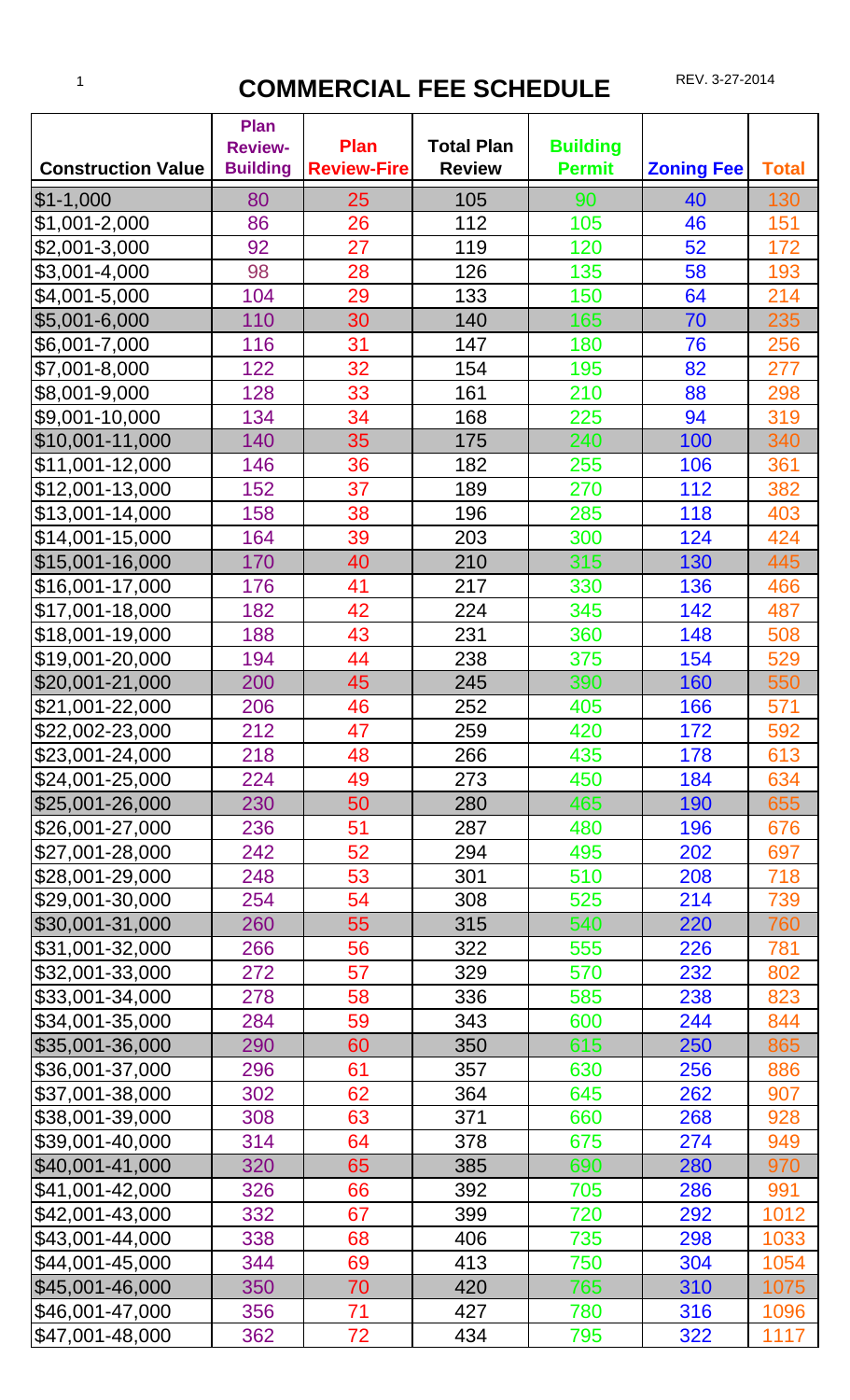## <sup>2</sup> **COMMERCIAL FEE SCHEDULE** REV. 3-27-2014

|                                    | <b>Plan</b><br><b>Review-</b> | <b>Plan</b>        | <b>Total Plan</b> | <b>Building</b> |                   |              |
|------------------------------------|-------------------------------|--------------------|-------------------|-----------------|-------------------|--------------|
| <b>Construction Value</b>          | <b>Building</b>               | <b>Review-Fire</b> | <b>Review</b>     | <b>Permit</b>   | <b>Zoning Fee</b> | <b>Total</b> |
| \$48,001-49,000                    | 368                           | 73                 | 441               | 810             | 328               | 1138         |
| \$49,001-50,000                    | 374                           | 74                 | 448               | 825             | 334               | 1159         |
| \$50,001-51,000                    | 380                           | 75                 | 455               | 840             | 340               | 1180         |
| \$51,001-52,000                    | 386                           | 76                 | 462               | 855             | 346               | 1201         |
| \$52,001-53,000                    | 392                           | 77                 | 469               | 870             | 352               | 1222         |
| \$53,001-54,000                    | 398                           | 78                 | 476               | 885             | 358               | 1243         |
| \$54,001-55,000                    | 404                           | 79                 | 483               | 900             | 364               | 1264         |
| \$55,001-56,000                    | 410                           | 80                 | 490               | 915             | 370               | 1285         |
| \$56,001-57,000                    | 416                           | 81                 | 497               | 930             | 376               | 1306         |
| \$57,001-58,000                    | 422                           | 82                 | 504               | 945             | 382               | 1327         |
| \$58,001-59,000                    | 428                           | 83                 | 511               | 960             | 388               | 1348         |
| \$59,001-60,000                    | 434                           | 84                 | 518               | 975             | 394               | 1369         |
| \$60,001-61,000                    | 440                           | 85                 | 525               | 990             | 400               | 1390         |
| \$61,001-62,000                    | 446                           | 86                 | 532               | 1005            | 400               | 1405         |
| \$62,001-63,000                    | 452                           | 87                 | 539               | 1020            | 400               | 1420         |
| \$63,001-64,000                    | 458                           | 88                 | 546               | 1035            | 400               | 1435         |
| \$64,001-65,000                    | 464                           | 89                 | 553               | 1050            | 400               | 1450         |
| \$65,001-66,000                    | 470                           | 90                 | 560               | 1065            | 400               | 1465         |
| \$66,001-67,000                    | 476                           | 91                 | 567               | 1080            | 400               | 1480         |
| \$67,001-68,000                    | 482                           | 92                 | 574               | 1095            | 400               | 1495         |
| \$68,001-69,000                    | 488                           | 93                 | 581               | 1110            | 400               | 1510         |
| \$69,001-70,000                    | 494                           | 94                 | 588               | 1125            | 400               | 1525         |
| \$70,001-71,000                    | 500                           | 95                 | 595               | 1140            | 400               | 1540         |
| \$71,001-72,000                    | 506                           | 96                 | 602               | 1155            | 400               | 1555         |
| \$72,001-73,000                    | 512                           | 97                 | 609               | 1170            | 400               | 1570         |
| \$73,001-74,000                    | 518                           | 98                 | 616               | 1185            | 400               | 1585         |
| \$74,001-75,000                    | 524                           | 99                 | 623               | 1200            | 400               | 1600         |
| \$75,001-76,000                    | 530                           | 100                | 630               | 1215            | 400               | 1615         |
| \$76,001-77,000                    | 536                           | 101                | 637               | 1230            | 400               | 1630         |
| \$77,001-78,000                    | 542                           | 102                | 644               | 1245            | 400               | 1645         |
| \$78,001-79,000                    | 548                           | 103                | 651               | 1260            | 400               | 1660         |
| \$79,001-80,000                    | 554                           | 104                | 658               | 1275            | 400               | 1675         |
| \$80,001-81,000                    | 560                           | 105                | 665               | 1290            | 400               | 1690         |
| \$81,001-82,000                    | 566                           | 106                | 672               | 1305            | 400               | 1705         |
| \$82,001-83,000                    | 572                           | 107                | 679               | 1320            | 400               | 1720         |
| \$83,001-84,000                    | 578                           | 108                | 686               | 1335            | 400               | 1735         |
| \$84,001-85,000                    | 584                           | 109                | 693               | 1350            | 400               | 1750         |
| \$85,001-86,000                    | 590                           | 110                | 700               | 1365            | 400               | 1765         |
| \$86,001-87,000                    | 596                           | 111                | 707               | 1380            | 400               | 1780         |
| \$87,001-88,000                    | 602                           | 112                | 714               | 1395            | 400               | 1795         |
| \$88,001-89,000                    | 608                           | 113                | 721               | 1410            | 400               | 1810         |
| \$89,001-90,000<br>\$90,001-91,000 | 614                           | 114                | 728               | 1425<br>1440    | 400               | 1825         |
|                                    | 620                           | 115                | 735               |                 | 400               | 1840         |
| \$91,001-92,000<br>\$92,001-93,000 | 626                           | 116<br>117         | 742               | 1455            | 400               | 1855         |
| \$93,001-94,000                    | 632<br>638                    | 118                | 749<br>756        | 1470<br>1485    | 400<br>400        | 1870<br>1885 |
| \$94,001-95,000                    | 644                           | 119                | 763               | 1500            | 400               | 1900         |
|                                    |                               |                    |                   | 1515            |                   |              |
| \$95,001-96,000                    | 650                           | 120                | 770               |                 | 400               | 1915         |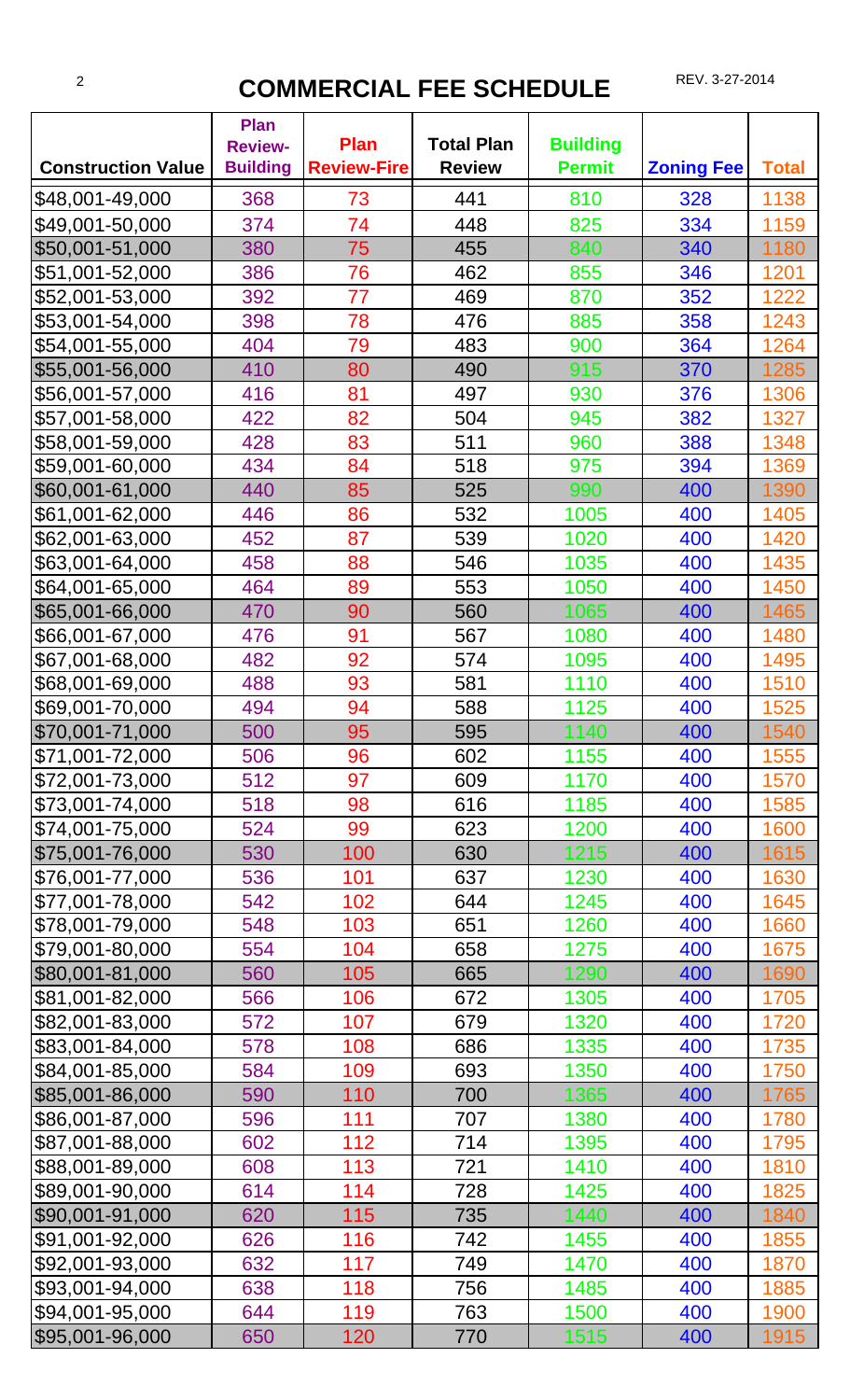## **3 COMMERCIAL FEE SCHEDULE** REV. 3-27-2014

|                            | <b>Construction Value</b> | <b>Plan</b><br><b>Review-</b><br><b>Building</b> | <b>Plan</b><br><b>Review-Fire</b> | <b>Total Plan</b><br><b>Review</b> | <b>Building</b><br><b>Permit</b> | <b>Zoning Fee</b> | <b>Total</b> |
|----------------------------|---------------------------|--------------------------------------------------|-----------------------------------|------------------------------------|----------------------------------|-------------------|--------------|
|                            | \$96,001-97,000           | 656                                              | 121                               | 777                                | 1530                             | 400               | 1930         |
|                            | \$97,001-98,000           | 662                                              | 122                               | 784                                | 1545                             | 400               | 1945         |
|                            | \$98,001-99,000           | 668                                              | 123                               | 791                                | 1560                             | 400               | 1960         |
|                            | \$99,001-100,000          | 674                                              | 124                               | 798                                | 1575                             | 400               | 1975         |
| \$                         | 101,000.00                | 680                                              | 125                               | 805                                | 1585                             | 400               | 1985         |
| \$                         | 102,000.00                | 686                                              | 126                               | 812                                | 1595                             | 400               | 1995         |
| \$                         | 103,000.00                | 692                                              | 127                               | 819                                | 1605                             | 400               | 2005         |
| \$                         | 104,000.00                | 698                                              | 128                               | 826                                | 1615                             | 400               | 2015         |
| \$                         | 105,000.00                | 704                                              | 129                               | 833                                | 1625                             | 400               | 2025         |
| \$                         | 106,000.00                | 710                                              | 130                               | 840                                | 1635                             | 400               | 2035         |
| \$                         | 107,000.00                | 716                                              | 131                               | 847                                | 1645                             | 400               | 2045         |
| \$                         | 108,000.00                | 718                                              | 132                               | 850                                | 1655                             | 400               | 2055         |
| \$                         | 109,000.00                | 728                                              | 133                               | 861                                | 1665                             | 400               | 2065         |
| \$                         | 110,000.00                | 734                                              | 134                               | 868                                | 1675                             | 400               | 2075         |
| \$                         | 111,000.00                | 740                                              | 135                               | 875                                | 1685                             | 400               | 2085         |
| \$                         | 112,000.00                | 746                                              | 136                               | 882                                | 1695                             | 400               | 2095         |
| \$                         | 113,000.00                | 752                                              | 137                               | 889                                | 1705                             | 400               | 2105         |
| \$                         | 114,000.00                | 758                                              | 138                               | 896                                | 1715                             | 400               | 2115         |
| \$                         | 115,000.00                | 764                                              | 139                               | 903                                | 1725                             | 400               | 2125         |
| \$                         | 116,000.00                | 770                                              | 140                               | 910                                | 1735                             | 400               | 2135         |
| \$                         | 117,000.00                | 776                                              | 141                               | 917                                | 1745                             | 400               | 2145         |
| \$                         | 118,000.00                | 782                                              | 142                               | 924                                | 1755                             | 400               | 2155         |
| \$                         | 119,000.00                | 788                                              | 143                               | 931                                | 1765                             | 400               | 2165         |
| $\boldsymbol{\theta}$      | 120,000.00                | 794                                              | 144                               | 938                                | 1775                             | 400               | 2175         |
| \$                         | 121,000.00                | 800                                              | 145                               | 945                                | 1785                             | 400               | 2185         |
| \$                         | 122,000.00                | 806                                              | 146                               | 952                                | 1795                             | 400               | 2195         |
| \$                         | 123,000.00                | 812                                              | 147                               | 959                                | 1805                             | 400               | 2205         |
| \$                         | 124,000.00                | 818                                              | 148                               | 966                                | 1815                             | 400               | 2215         |
| $\boldsymbol{\theta}$      | 125,000.00                | 824                                              | 149                               | 973                                | 1825                             | 400               | 2225         |
| \$                         | 126,000.00                | 830                                              | 150                               | 980                                | 1835                             | 400               | 2235         |
| \$                         | 127,000.00                | 836                                              | 151                               | 987                                | 1845                             | 400               | 2245         |
| \$                         | 128,000.00                | 842                                              | 152                               | 994                                | 1855                             | 400               | 2255         |
| $\boldsymbol{\mathsf{S}}$  | 129,000.00                | 848                                              | 153                               | 1001                               | 1865                             | 400               | 2265         |
| $\boldsymbol{\theta}$      | 130,000.00                | 854                                              | 154                               | 1008                               | 1875                             | 400               | 2275         |
| \$                         | 131,000.00                | 860                                              | 155                               | 1015                               | 1885                             | 400               | 2285         |
| \$                         | 132,000.00                | 866                                              | 156                               | 1022                               | 1895                             | 400               | 2295         |
| \$                         | 133,000.00                | 872                                              | 157                               | 1029                               | 1905                             | 400               | 2305         |
| \$                         | 134,000.00                | 878                                              | 158                               | 1036                               | 1915                             | 400               | 2315         |
| \$                         | 135,000.00                | 884                                              | 159                               | 1043                               | 1925                             | 400               | 2325         |
| \$                         | 136,000.00                | 890                                              | 160                               | 1050                               | 1935                             | 400               | 2335         |
| \$                         | 137,000.00                | 896                                              | 161                               | 1057                               | 1945                             | 400               | 2345         |
| \$                         | 138,000.00                | 902                                              | 162                               | 1064                               | 1955                             | 400               | 2355         |
| \$                         | 139,000.00                | 908                                              | 163                               | 1071                               | 1965                             | 400               | 2365         |
| $\boldsymbol{\theta}$      | 140,000.00                | 914                                              | 164                               | 1078                               | 1975                             | 400               | 2375         |
| \$                         | 141,000.00                | 920                                              | 165                               | 1085                               | 1985                             | 400               | 2385         |
| \$                         | 142,000.00                | 926                                              | 166                               | 1092                               | 1995                             | 400               | 2395         |
| $\boldsymbol{\mathsf{\$}}$ | 143,000.00                | 936                                              | 167                               | 1103                               | 2005                             | 400               | 2405         |
| \$                         | 144,000.00                | 946                                              | 168                               | 1114                               | 2015                             | 400               | 2415         |